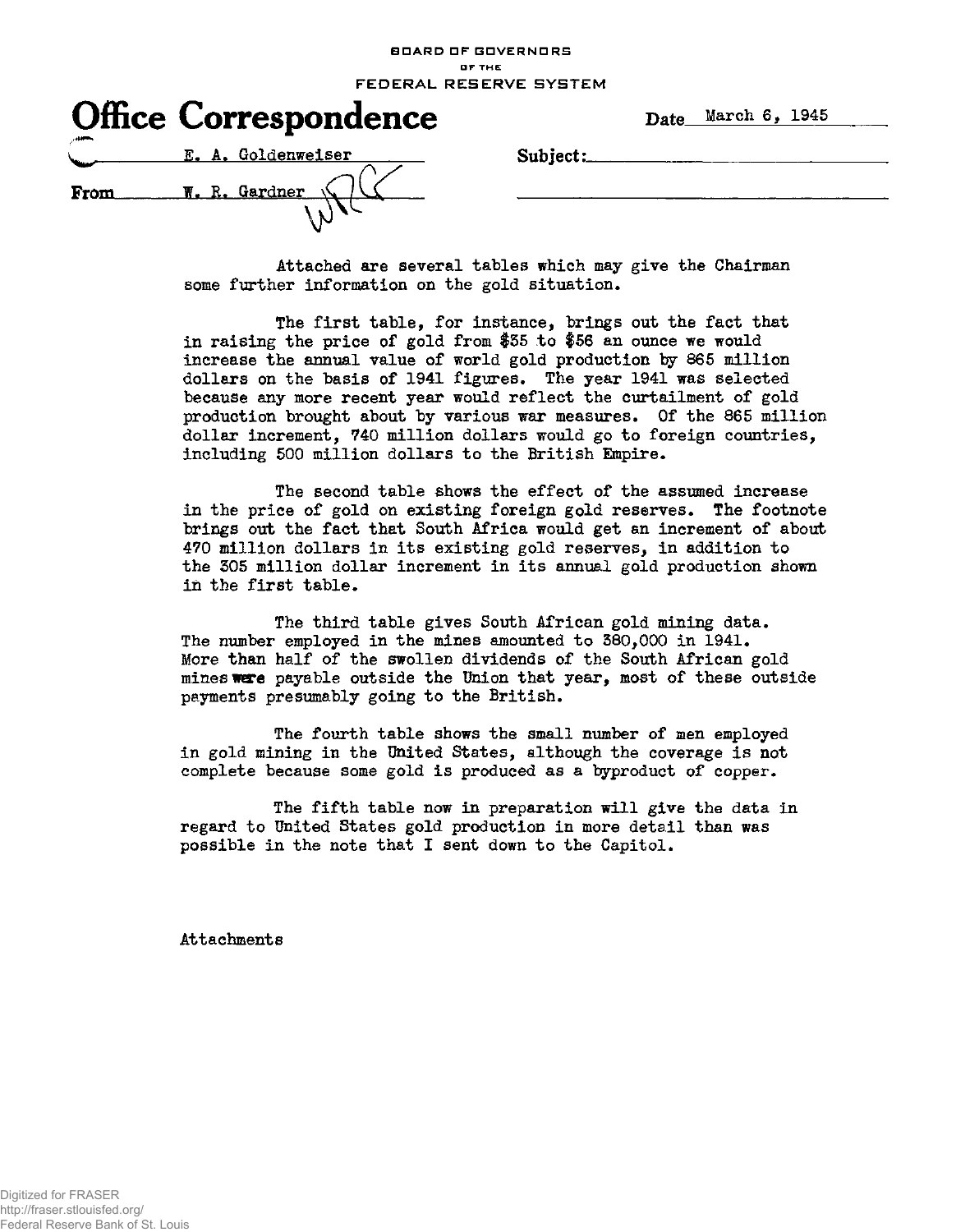# RESERVE RATIO PROJECTIONS

|                                                    | End of<br>1945           | End of<br>1946 | End of<br>1947 |  |  |  |
|----------------------------------------------------|--------------------------|----------------|----------------|--|--|--|
|                                                    |                          | (Per cent)     |                |  |  |  |
| Reserve ratio - projected*                         | 39.2                     | 32.1           | 26.6           |  |  |  |
|                                                    | (In billions of dollars) |                |                |  |  |  |
| Additional gold loss that would bring<br>ratio to: |                          |                |                |  |  |  |
| 30 per cent                                        | 4.2                      | 1.1            | __≉≭           |  |  |  |
| 25 per cent                                        | 6,4                      | 3.7            | 0.9            |  |  |  |
|                                                    |                          |                |                |  |  |  |

Short-term foreign balances in United States, November 1944

| Official |       |  | $$3,179$ million |
|----------|-------|--|------------------|
| Private  |       |  | $2,255$ $+$      |
|          | Total |  | $$5,432$ million |

\*Assuming:

- 1. Loss of 1.0 billion dollars of gold reserves in 1945. The loss in 1943 was 0.8 billion and in 1944 1.3 billion.
- 2. Excess reserves of member banks unchanged with sufficient growth in reserve balances to accommodate deposit expansion equal to that which occurred in 1944 with allowance for only two war loan drives in 1945. A small growth of foreign deposits is also assumed.
- 3. A 5 billion-dollar increase in currency in circulation; approximately the same as in 1943 and 1944.

\*\*Ratio would be below 30 per cent with no additional loss of gold.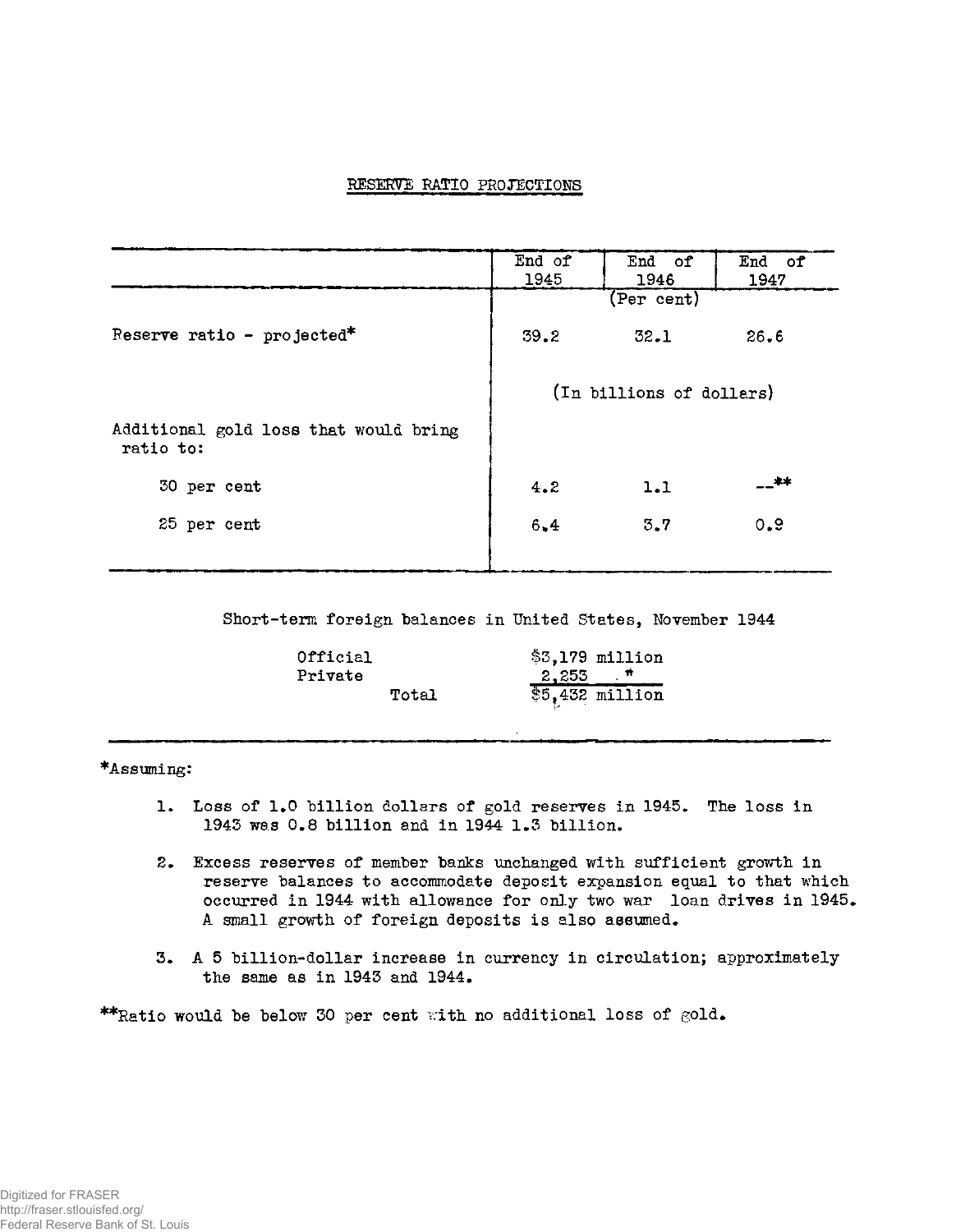## **Table 1**

| Estimated World Gold Production - 1941 |  |
|----------------------------------------|--|
| (In millions of dollars)               |  |

| Area                                         | At \$35    | At $$56$<br>an ouncel an ounce | Increment |
|----------------------------------------------|------------|--------------------------------|-----------|
| British Empire*                              | 835        | 1,335                          | 500       |
| Europe (excluding United Kingdom)            | 165        | 265                            | 100       |
| Latin America                                | 105        | 170                            | 65        |
| Asia (excluding British India)               | 95         | 150                            | 55        |
| All other                                    | 30         | 50                             | 20        |
| Total Foreign countries                      | 1,230      | 1,970                          | 740       |
| United States (including Philippine Islands) | <b>2TO</b> | 335                            | 125       |
| Total                                        | 1,440      | 2,305                          | 865       |

### \*\*\*\*\*\*\*\*\*\*\*\*\*\*\*\*\*\*\*\*\*\*\*\*

\* At \$35 an ounce South African and Canadian production amounted to #505 million and #185 million respectively; at #56 an ounce the figures would be increased to #810 million and #500 million respectively.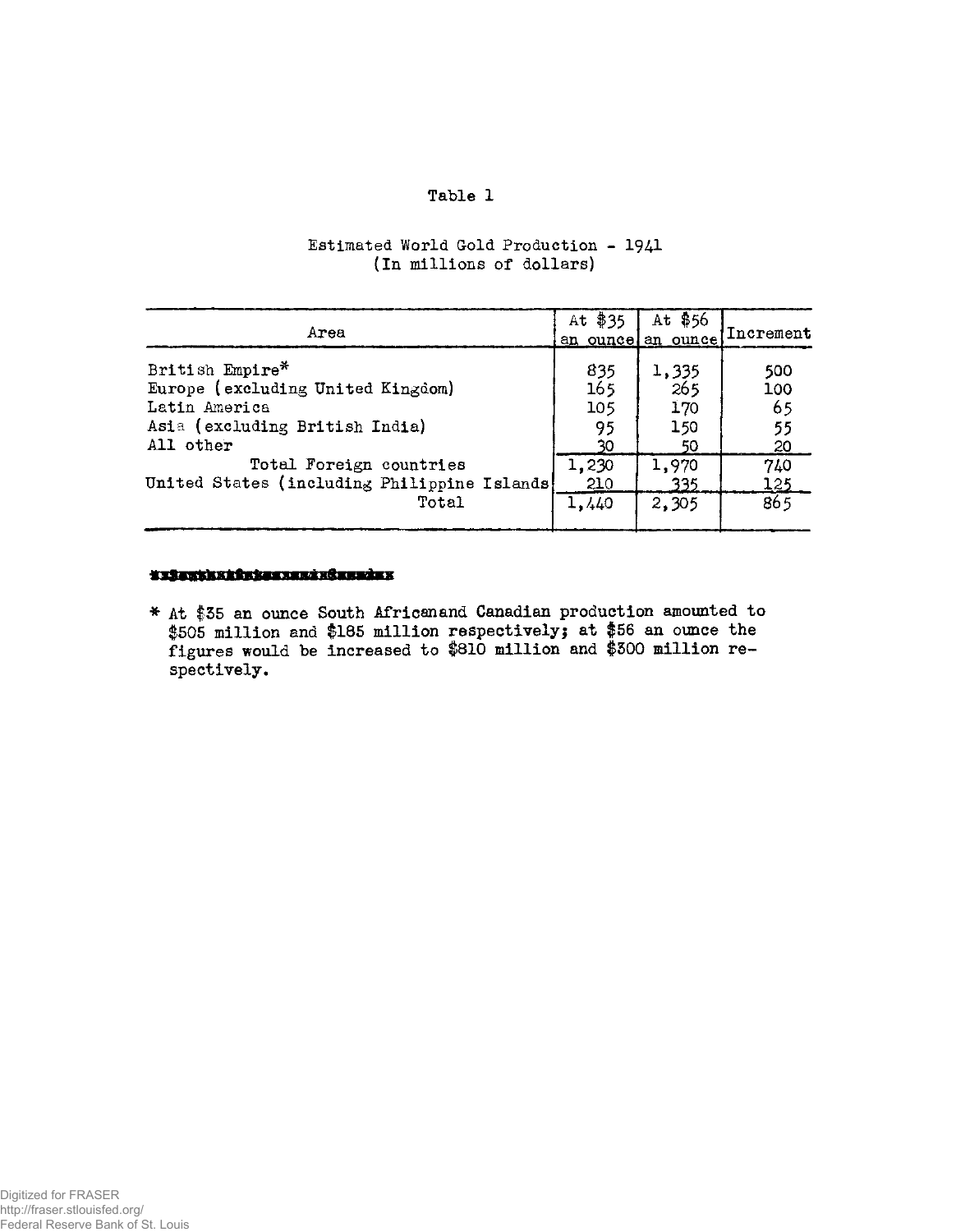## **Table 2**

## Estimated Foreign Gold Reserves on September 30, 1944, at \$35 and \$56 an Ounce

#### (In millions of dollars)

| Area                              | At \$35<br>an ounce | At $$56$<br>an ounce | Increment |
|-----------------------------------|---------------------|----------------------|-----------|
| British Empire *                  | 3,045               | 4,875                | 1,830     |
| Europe (excluding United Kingdom) | 8,080               | 12,930               | 4,850     |
| Latin America                     | 2,265               | 3,625                | 1,360     |
| Asia (excluding British India)    | 995                 | 1,590                | 595       |
| All other                         | 25                  | <u>40</u>            | <u>15</u> |
| Total                             | 14,410              | 23,060               | 8,650     |
|                                   |                     |                      |           |

#### Exportunited com

\*It might be well not to make the figures for the British Empire public since the United Kingdom and Canada are concealing their reserves for security reasons. Their holdings have been estimated for the purposes of this table. The largest reported figure is ?85 million dollars for South Africa. At \$56 an ounce this figure would be increased to 1,255 million dollars.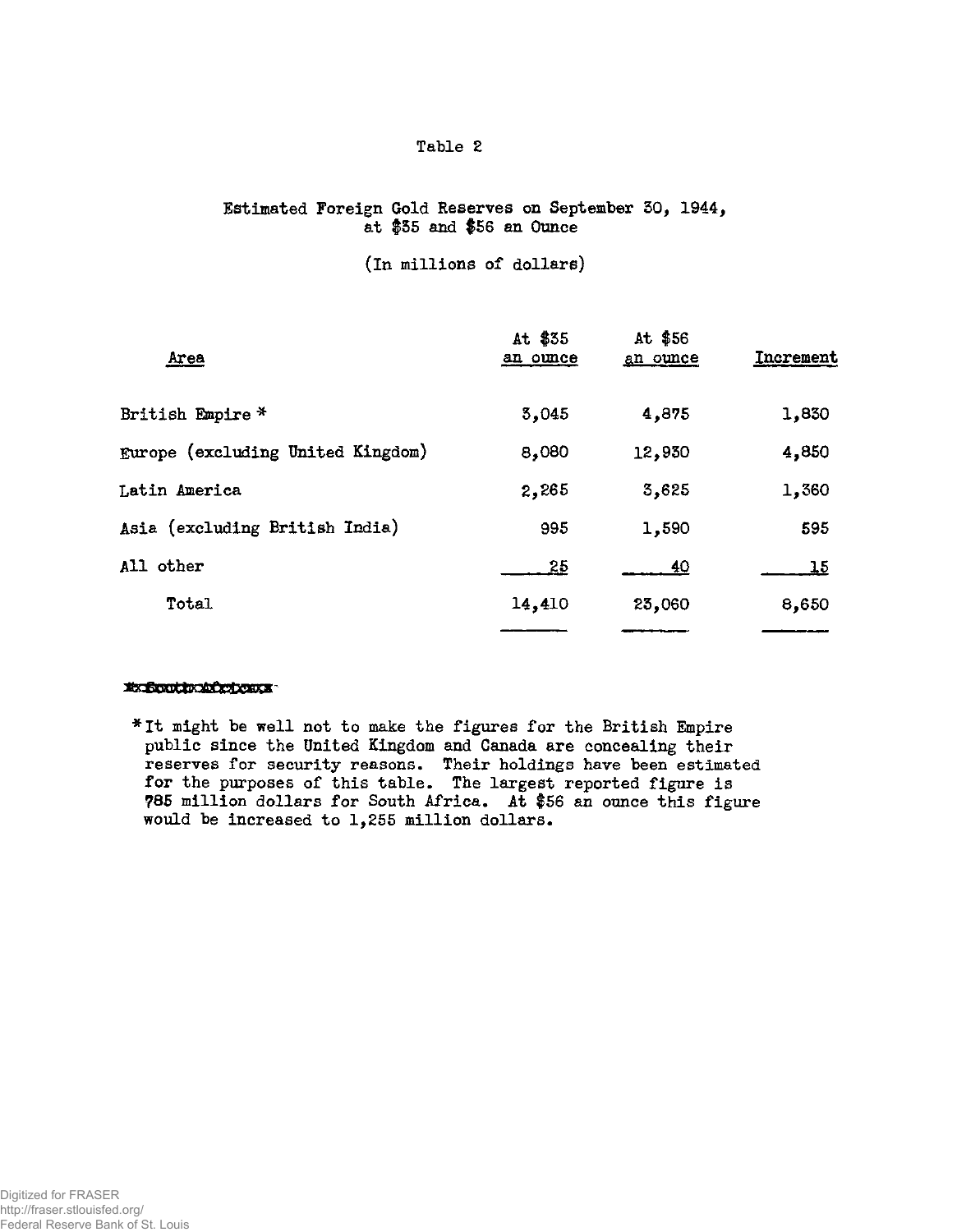| Tabl |  |
|------|--|
|------|--|

South African Gold Mining Data  $\frac{1}{2}$ 

|    |                                                          | 1930       | 1939        | <u> 1941 </u> | 1942         | 1943        |
|----|----------------------------------------------------------|------------|-------------|---------------|--------------|-------------|
|    | Average market price in London<br>$(\texttt{shillings})$ | 85.0       | 154.3       | 168.0         | 168.0        | 168.0       |
|    | Yield (ounces)                                           | 10,716,351 | 12,819,344  | 14,386,361    | 14, 120, 617 | 12,800,021  |
| 2/ | Dividends (pounds)                                       | 8,716,000  | 19,903,000  | 19,400,000    | 17,489,000   | 15,323,000  |
|    | Payable outside Union                                    | *          | 57%         | 53%           | ₩            | 45%         |
|    | Salaries and wages (pounds)                              | 15,726,000 | 119,034,000 | 123,645,000   | 124,963,000  | 117,971,000 |
|    | Number employed in mines                                 | 236,305    | 333,218     | 379,948       | 367,113      | 316,136     |
|    | Tax yield (pounds) (Fiscal                               |            |             |               |              |             |
|    | year ended March 31)                                     | 1,650,000  | 12,650,000  | 23,515,000    | 24,676,000   | 23,700,000  |

1/ Data in some instances not fully complete and applies to large mines only.

- \* Not available.
- 2/ Large amounts of gold mining stocks have been repatriated from British to South African ownership in the war years. In order to encourage such transfers the Union Government in 1941 imposed a tax of 5 per cent on dividends payable to non-resident stockholders. This levy was raised to 7-1/2 per cent in 1942.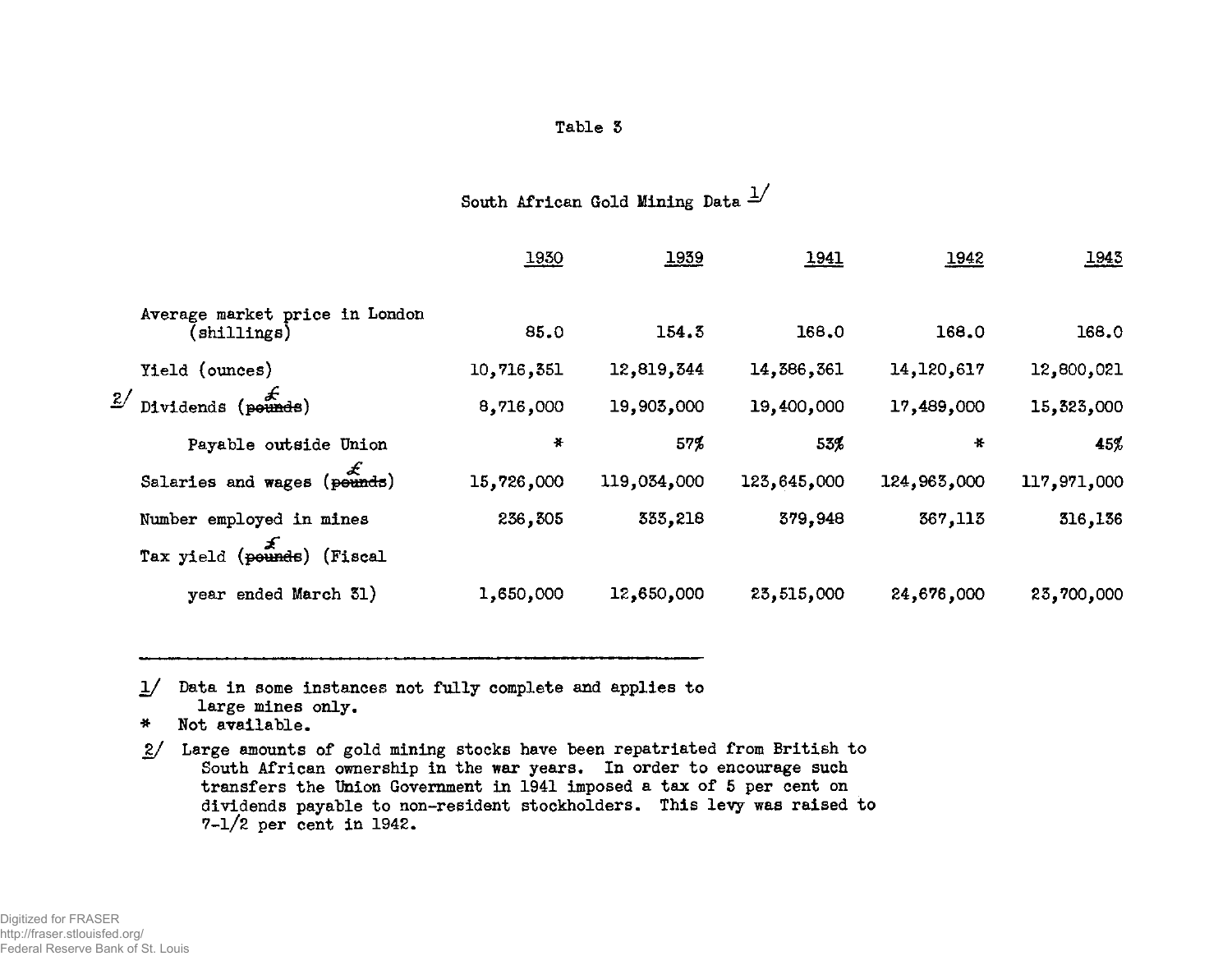# **Table 4**

Employment and Production in United States Gold Mines, 1941

|                           | Average number<br>of men employed | Amount of gold<br>produced<br>(dollars) |
|---------------------------|-----------------------------------|-----------------------------------------|
| In gold placer mining     | 13,368                            | 52,067,225                              |
| In gold lode mines        | 21,668                            | 84,109,690                              |
| Total                     | 35,036                            | 136, 176, 915                           |
| In gold-silver lode mines | 3,205                             | 5,698,350                               |
| In silver lode mines      | 2,829                             | 580,020                                 |
| Total                     | 41,068                            | 142,455,285                             |

Total production in continental United States 169,122,300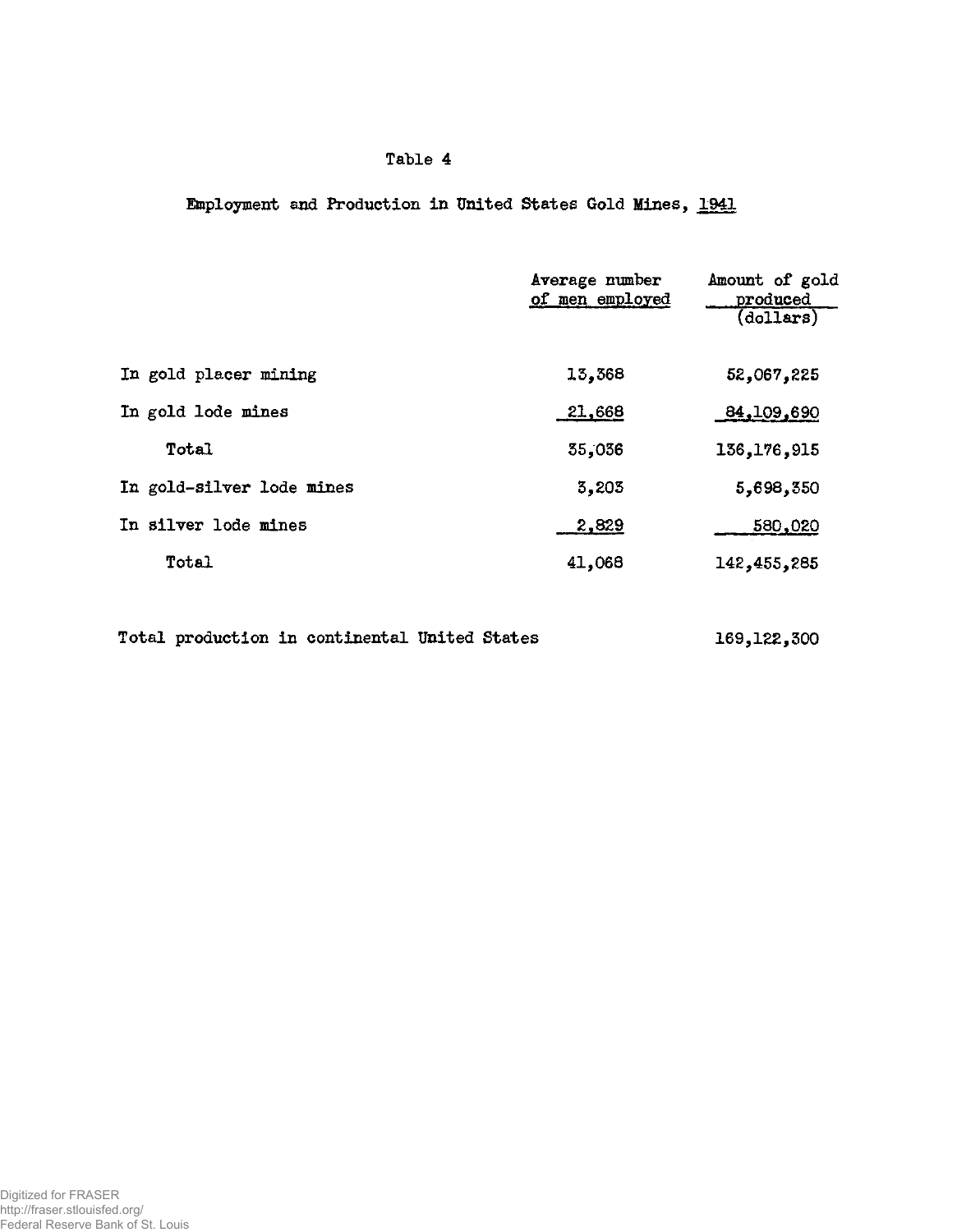|                         |               |                   |        |                   | Decrease                           |                                       |
|-------------------------|---------------|-------------------|--------|-------------------|------------------------------------|---------------------------------------|
| State and Territory     | <u> 1941 </u> | 1942              | 1943   | 1942              | 1943                               | 1941-1943                             |
|                         |               |                   |        |                   |                                    |                                       |
| California              | 50,107        | 31,295            |        | $5, 211$ [18,812] | $\left\lfloor 26,084\right\rfloor$ | 44,896                                |
| Philippine Islands      | 40,052        | 5,555             |        | 482 34,497        | 5.073                              | 39,570                                |
| Alaska                  | 24, 364       | 17,606            | 3,840  |                   | 6,758 13,766                       | 20,524                                |
| South Dakota            | 21,415        | 18,741            | 3,977  | 2,674             | 14,764                             | 17,438                                |
| Colorado                | 13,567        | 10,137            | 4,699  | 3,430             | 5,438                              | 8,868                                 |
| Nevada                  | 13,228        | 10,496            | 4,930  | 2,732             | 5,566                              | 8,298                                 |
| $\texttt{Utah}^{\star}$ | 13,040        | 13,675            | 13,386 | $+ 635$           | 289                                | $+346$                                |
| Arizona                 | 11,109        | 8,978             | 6,096  | 2,131             | 2,882                              | 5,013                                 |
| Montana                 | 8,844         | 5,479             | 2,148  | 3,365             | 3,331                              | 6,696                                 |
| Idaho                   | 5,292         | 3,458             | 1,042  | 1,834             | 2,416                              | 4,250                                 |
| Other                   | <u>8,156 </u> | 5.543             | 2.997  | 2,613             | <u>2.546</u>                       | 5.159                                 |
|                         |               |                   |        |                   |                                    |                                       |
| Total                   |               | 209, 174 130, 963 |        |                   |                                    | <u> 160.366 78.211 82.155 160.366</u> |

Gold Production of the United States {In thousands of dollars)

 $*$  Largely by-product gold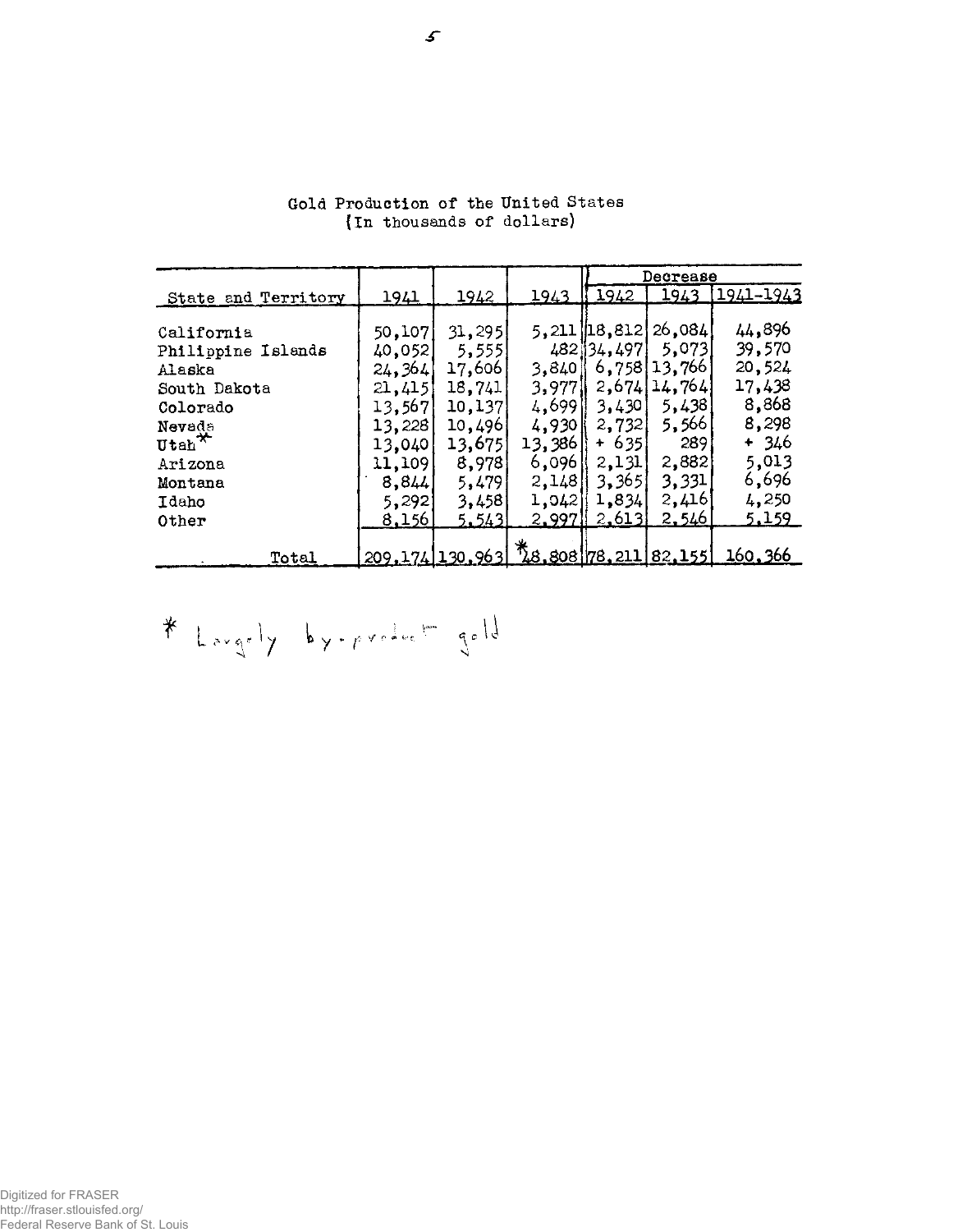```
California 
   Yuba Consolidated Gold Fields 
   Idaho Maryland Mines Corp. 
   Natomas Co. 
   Empire Star Mines Co., Ltd. 
   Lara Cap Gold Mining Corp. 
Alaska 
   United States Smelting, Refining and Mining Co. 
   Alaska Juneau Gold Mining Co. 
   Alaska Pacific Consolidated Mining Co. 
South Dakota 
   Homestake Mining Co. 
   Bold Mountain Mining Co.
Colorado 
   Golden Cycle Corp. 
   New Jersey Zinc Co. 
   Telluride Mines Inc. (formerly Veta Mines Inc.) 
Nevada 
   Getchall Mine, Inc. 
   Nevada Consolidated Copper Corporation 
   Consolidated Copper Mines Corporation 
Utah 
   Utah Copper Company 
   Snyder Mines, Inc. 
   United States Smelting, Refining and Mining Co. 
Arizona 
   Phelps Dodge Corp.
   Mammoth-St. Anthony Ltd. 
   United States Smelting, Refining & Mining Co. 
Montana 
   Anaconda Copper Mining Co. 
Idaho 
   Talache Mines, Inc. 
Washington 
   Howe Sound Company 
   Knob Hill Mines, Inc.
```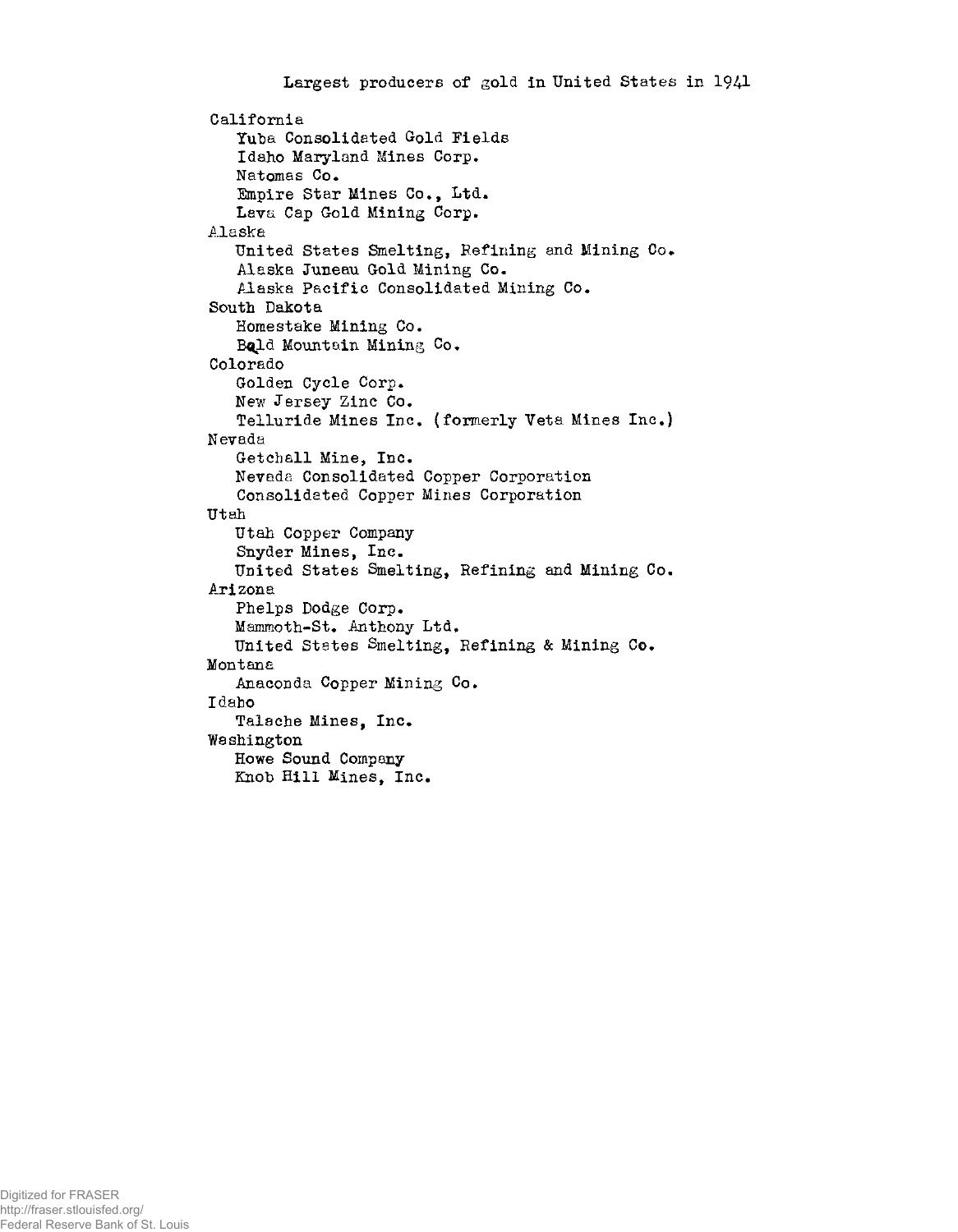March 6, 1945

#### THE GOLD STANDARD AND PROSPERITY

There is little in history to support the statement that countries that have departed from the gold standard invariably suffered disastrous inflations. Countries on the gold standard are not likely to leave it, except when forced to do so by serious disturbances. Consequently, there is the likelihood that departure from the gold standard and bad times will coincide. It is, however, more accurate to say that maintenance of the gold standard at a time when it was not adapted to conditions has caused bad times, rather than to say that bad times have followed departure from the gold standard.

England suffered severe depression in the 1920fs because it went back on the gold standard prematurely and at too high a rate for the pound sterling. Its departure from the gold standard in 1931 was forced by circumstances, but was followed ty an expansion in trade. It is for this reason that British public opinion is set against a return to a rigid gold standard.

In Germany departure from the gold standard was also caused by unfavorable conditions and was followed by the establishment of an elaborate system of exchange controls and multiple currency rates which were used by the German government to drive hard bargains with those who were dependent on the German market. Germany herself during the period of the 30's experienced a vigorous expansion, though to be sure it was based primarily on arming the nation.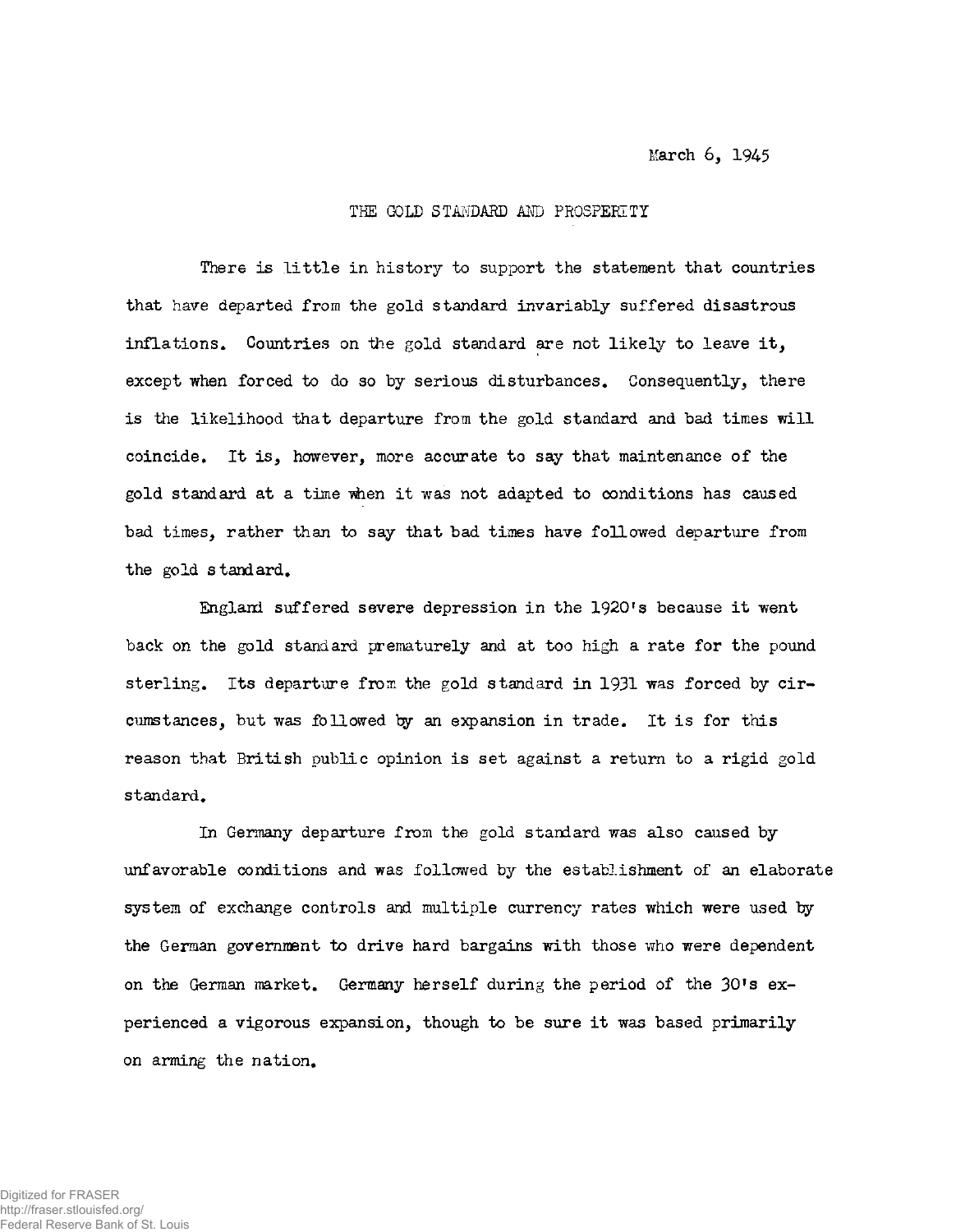In France clinging to the gold standard through the early 30's caused serious hardship and a flight of capital which contributed to wrecking the economy.

Disastrous inflations have usually been caused not by the monetary system but by war. Departure from gold was only one of the incidents in the progress of wartime inflations.

It should be kept in mind in general that the gold standard as a widely functioning system of international exchange prevailed in the world only for a relatively short period, principally from  $1370$  to  $1914$ . During that time management of international finance by England, in which maintenance of a fixed price of gold was one of the elements, prevailed. With universal peace and relatively stable eoonomic conditions this machinery functioned reasonably well. It broke down, however, as soon as more powerful forces loosed upon the world by war upset world stability.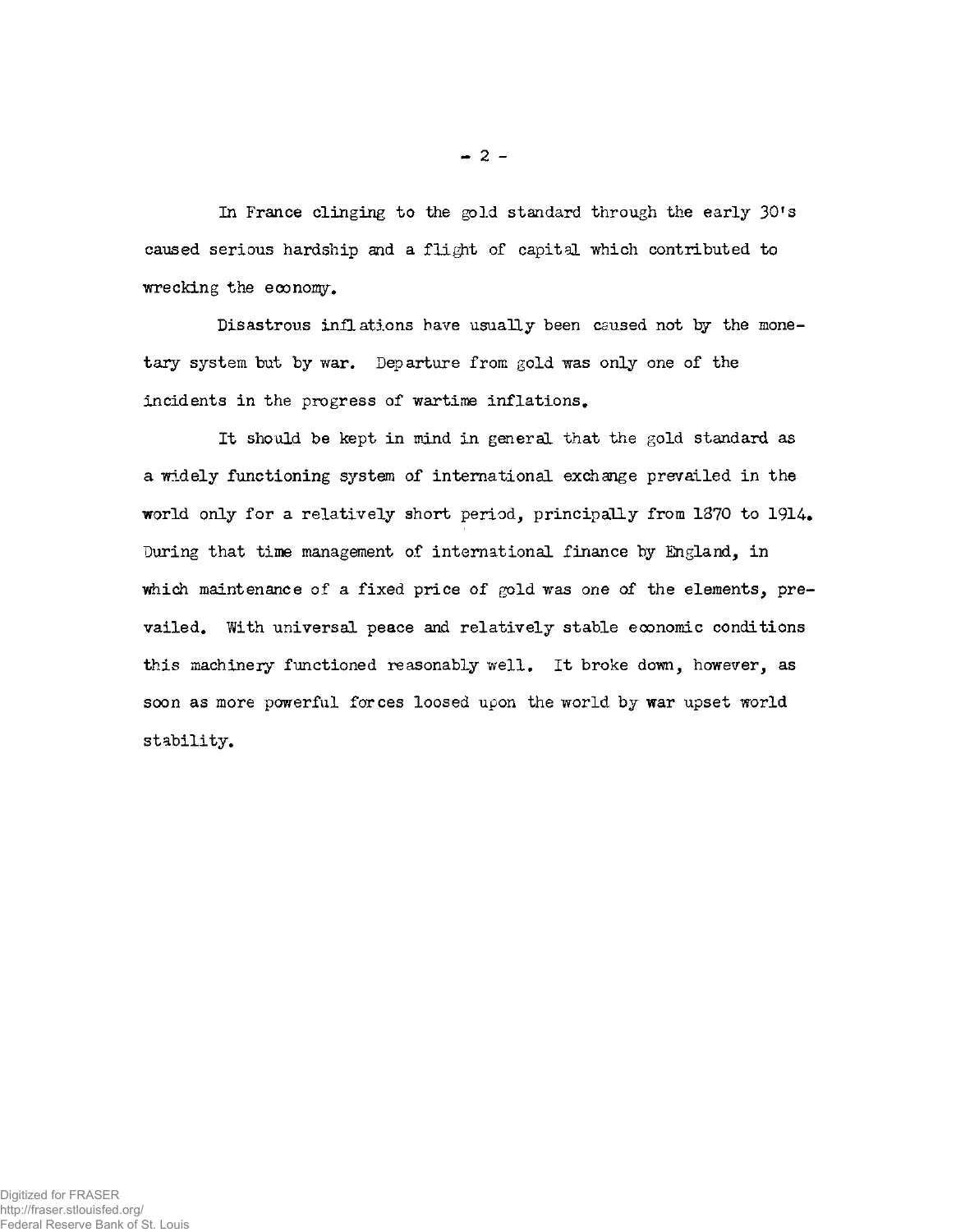## PRINCIPAL FEDERAL RESERVE DEVELOPMENTS (Dollar amounts in millions)

|                   | Reserves of<br>Federal                           | Tederal                        | Deposits of<br>Federal Re-                       | Reserve                  |                                              | Federal Reserve Bank holdings of: |              | Loans<br>and                                 | Federal Pe-<br>serve index                                |
|-------------------|--------------------------------------------------|--------------------------------|--------------------------------------------------|--------------------------|----------------------------------------------|-----------------------------------|--------------|----------------------------------------------|-----------------------------------------------------------|
|                   | Reserve<br>Panks<br>(Nearly all<br>$\text{gold}$ | Reserve<br>note<br>circulation | serve Banks<br>(Mostly member)<br>bank reserves) | ratio<br>$(Per \; cent)$ | United<br>States<br>Government<br>securities | <b>Bills</b><br>discounted        | Acceptances  | investments<br>of all<br>commercial<br>banks | of industrial<br>production<br>$(1935 - 1939)$<br>$= 100$ |
|                   |                                                  |                                |                                                  |                          |                                              |                                   |              |                                              |                                                           |
| $1920 -$ December | 2,222                                            | 3,343                          | 1,822                                            | 43.0                     | 339                                          | 2,718                             | 242          | 36,250e                                      | 62                                                        |
| $1922 - June$     | 3,136                                            | 2,138                          | 1,893                                            | 77.8                     | 591                                          | 437                               | 136          | 33,893                                       | 74                                                        |
| $1923$ - December | 3,169                                            | 2,292                          | 1,931                                            | 75.0                     | 106                                          | 771                               | 324          | 37,296                                       | 84                                                        |
| $1924 - Decenter$ | 3,057                                            | 1,884                          | 2,255                                            | 73.8                     | 554                                          | 307                               | 358          | 39,836                                       | 86                                                        |
| $1926$ - December | 2,929                                            | 1,856                          | 2,290                                            | 70.6                     | 322                                          | 668                               | 385          | 43,927                                       | 97                                                        |
| $1927 -$ December | 2,893                                            | 1,795                          | 2,436                                            | 68.4                     | 606                                          | 529                               | 378          | 46,780                                       | 93                                                        |
| $1929 - June$     | 3,011                                            | 1,667                          | 2,374                                            | 74.5                     | 179                                          | 978                               | 99           | 49,424                                       | 113                                                       |
| $1931 - June$     | 3,490                                            | 1,656                          | 2,483                                            | 84.3                     | 610                                          | 190                               | 121          | 44.853                                       | 77                                                        |
| $1932 - June$     | 2,799                                            | 2,630                          | 2,166                                            | 58.4                     | 1,697                                        | 495                               | 50           | 36,091                                       | 54                                                        |
| $1933$ - December | 3,772                                            | 3,072                          | 2,830                                            | 63, 9                    | 2,432                                        | 117                               | 101          | 30,789                                       | 70                                                        |
| $1939 - June$     | 13,801                                           | 4,457                          | 11,697                                           | 85.4                     | 2,563                                        | 4                                 | $\mathbf{1}$ | 39,367                                       | 103                                                       |
| $1944 -$ December | 18,723                                           | 21,594                         | 16,430                                           | 49.2                     | 18,693                                       | 265                               |              | 105,300e                                     | 232                                                       |

 $e -$  Partly estimated.

tote: Federal Reserve Bank data are monthly averages of daily figures. Commercial bank data are end-of-month figures. Index numbers are adjusted for seasonal variation -  $1935-1939 = 100$ .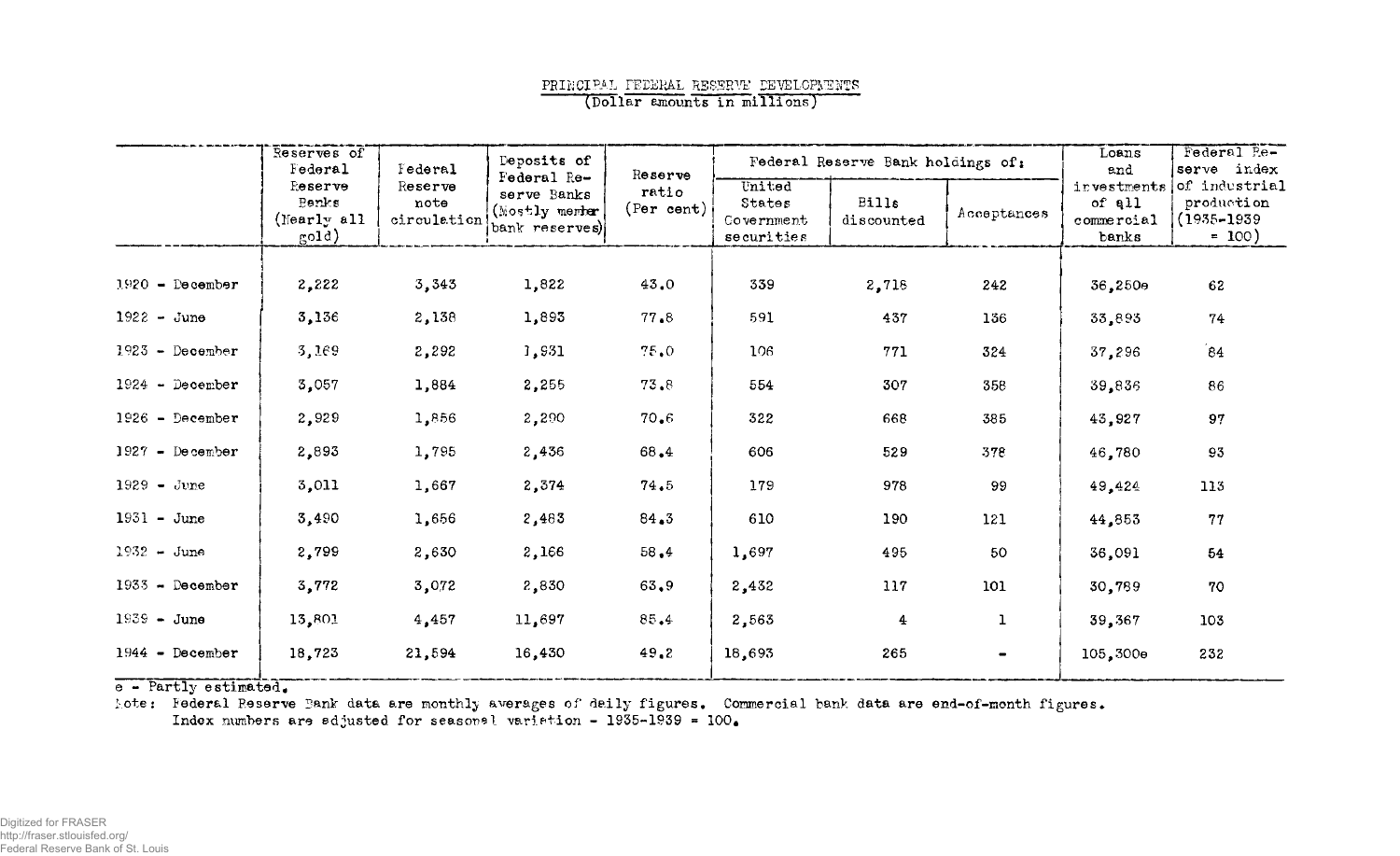1. The bill, in itself, would have no effect on the Reserve Bank ratio — it would merely reduce the number of ounces of gold that the Treasury would have to hold back of the Reserve Banks<sup>1</sup> gold certificates, and release the remainder of the gold  $(\text{$12,000,000,000}$  at the new valuation). This profit would belong to the Treasury and the gold would not come to the Reserve Banks unless the Treasury chose to spend the equivalent of this amount or to deposit it with the Reserve Banks. Of the increment resulting from the revaluation of the dollar in 1934  $-$  \$1,800,000,000 is still held by the Treasury in the Stabilization Fund.

2. When the Treasury spends the profit on the devaluation -- this would add not only to the reserves of the Reserve Banks but also to member bank deposits and to their reserves, thus aggravating the existing inflationary pressure.

3• The higher price of gold would also increase gold production both here and abroad. As this additional gold was sold to the Treasury by producers here and abroad it would still further increase deposits and reserves of member banks, and by an amount enhanced by the higher price of gold. This would not only encourage diversion of effort into the production of a non-essential conmodity — but would also further aggravate inflationary pressure.

 $4.$  An increase of the price of gold to \$56 would increase the dollar value of the \$14 billions of gold held by foreigners by about \$8.5 billions. This would increase their claims on our goods. It would be a tremendous gift to foreigners. It would also result in a larger flow of gold to the United States in terms of dollars and, therefore, would still further increase our inflationary danger.